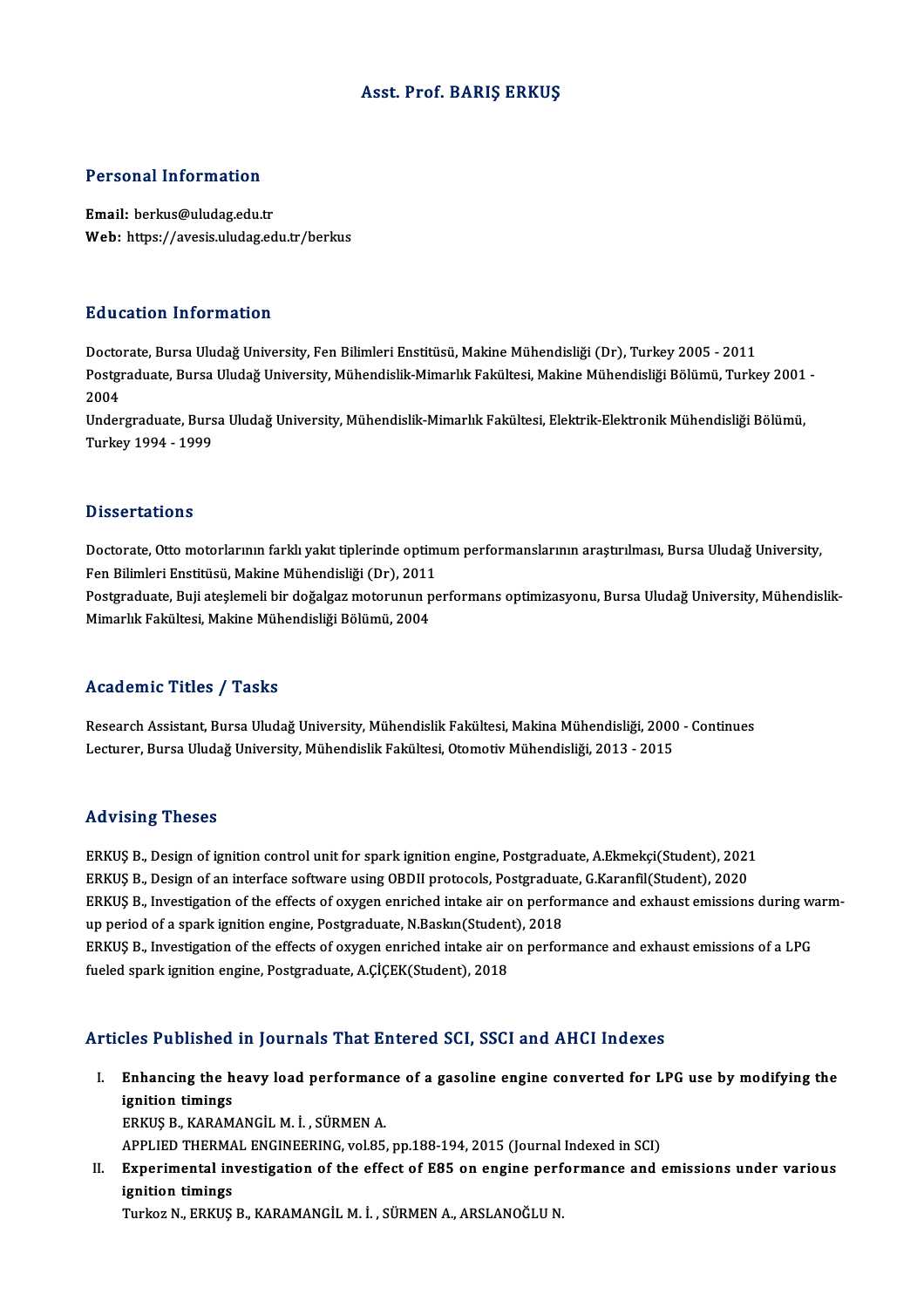FUEL, vol.115, pp.826-832, 2014 (Journal Indexed in SCI)

- FUEL, vol.115, pp.826-832, 2014 (Journal Indexed in SCI)<br>III. A comparative study of carburation and injection fuel supply methods in an LPG-fuelled SI engine ERKUŞB.,SÜRMENA.,KARAMANGİLM. İ. A comparative study of carburation and injection f<br>ERKUŞ B., SÜRMEN A., KARAMANGİL M. İ.<br>FUEL, vol.107, pp.511-517, 2013 (Journal Indexed in SCI)<br>Technisel and esenemis analysis of the problems a ERKUŞ B., SÜRMEN A., KARAMANGİL M. İ.<br>FUEL, vol.107, pp.511-517, 2013 (Journal Indexed in SCI)<br>IV. Technical and economic analysis of the problems observed in diesel engines with common rail<br>injection systems in Turkey
- FUEL, vol.107, pp.511-517, 2013 (Journal Indexed in SCI)<br>Technical and economic analysis of the problems o<br>injection systems in Turkey<br>KARAMANGIL M. I., ERKUS B., KAYNAKLI Ö., SÜRMEN A. Technical and economic analysis of the problems<br>injection systems in Turkey<br>KARAMANGİL M. İ., ERKUŞ B., KAYNAKLI Ö., SÜRMEN A.<br>ENEPCY EDUCATION SCIENCE AND TECHNOLOCY PAPT injection systems in Turkey<br>KARAMANGİL M. İ. , ERKUŞ B., KAYNAKLI Ö., SÜRMEN A.<br>ENERGY EDUCATION SCIENCE AND TECHNOLOGY PART A-ENERGY SCIENCE AND RESEARCH, vol.28, no.2, pp.563-<br>576-2012 (Jaurnal Indoved in SCD KARAMANGİL M. İ. , ERKUŞ B., KAYI<br>ENERGY EDUCATION SCIENCE AND<br>576, 2012 (Journal Indexed in SCI)<br>The effect of innition timing on ENERGY EDUCATION SCIENCE AND TECHNOLOGY PART A-ENERGY SCIENCE AN<br>576, 2012 (Journal Indexed in SCI)<br>V. The effect of ignition timing on performance of LPG injected SI engine<br>EDVIS P. SUDMEN A. KARAMANCU M.J. ARSLAN B. KARL
- 576, 2012 (Journal Indexed in SCI)<br>The effect of ignition timing on performance of LPG inject<br>ERKUŞ B., SÜRMEN A., KARAMANGİL M. İ. , ARSLAN R., KAPLAN C.<br>ENERCY EDUCATION SCIENCE AND TECHNOLOCY BART A ENERC ENERGY EDUCATION SCIENCE AND TECHNOLOGY PART A-ENERGY SCIENCE AND RESEARCH, vol.28, no.2,<br>pp.1199-1206, 2012 (Journal Indexed in SCI) ERKUŞ B., SÜRMEN A., KARAMANGİL M. İ., ARSLAN R., KAPLAN C.

# Articles Published in Other Journals

- rticles Published in Other Journals<br>I. Designing a Prototype LPG Injection Electronic Control Unit for a Carburetted Gasoline Engine<br>FRELIS B, KARAMANCU M J, SÜRMEN A ERES 1 denoncu in other journals<br>Designing a Prototype LPG Injection l<br>ERKUŞ B., KARAMANGİL M. İ. , SÜRMEN A. Designing a Prototype LPG Injection Electronic Control Unit for a Carburetted Gasoline Engine<br>ERKUŞ B., KARAMANGİL M. İ. , SÜRMEN A.<br>Uludağ University Journal of The Faculty of Engineering, vol.20, no.2, pp.141-153, 2015 ( ERKUŞ B.,<br>Uludağ Un<br>Journals)<br>Ponzin M Uludağ University Journal of The Faculty of Engineering, vol.20, no.2, pp.141-153, 2015 (Other R<br>Journals)<br>II. Benzin Motorunun Doğalgaz Performans Optimizasyonu için Tasarlanan Test Sistemi<br>FRKIS R SİİRMEN A
- Journals)<br><mark>Benzin Motorunun</mark><br>ERKUŞ B., SÜRMEN A.<br>Mühandia*va* Makina Benzin Motorunun Doğalgaz Performans Optimizasyonu için Tasarlanan Test !<br>ERKUŞ B., SÜRMEN A.<br>Mühendis ve Makina, vol.49, no.585, pp.18-24, 2008 (Other Refereed National Journals)

# munenus ve makina, vol.49, no.585, pp.18-24, 2008 (Other Refereed National Refereed Congress / Symposium Publications in Proceedings

Efereed Congress / Symposium Publications in Proceedings<br>I. Designing Prototype Ignition Control Unit for A Spark-Ignition Engine<br>SUDMEN A EDVIS R VARAMANCU M I I. Designing Prototype Ignition Control Unit for A Spark-Ignition Engine<br>SÜRMEN A., ERKUŞ B., KARAMANGİLM. İ. Designing Prototype Ignition Control Unit for A Spark-Ignition<br>SÜRMEN A., ERKUŞ B., KARAMANGİL M. İ.<br>8. Otomotiv Teknolojileri Kongres, Bursa, Turkey, 23 - 24 May 2016<br>Bonginli Bir Matarda I BC ve Etanal ile Calismada Atas II. Benzinli Bir Motorda LPG ve Etanol ile Çalışmada Ateşleme Avansı Değişimin Motor Performansı ve 8. Otomotiv Teknolojileri Kongres, Bursa, Turkey, 7<br>Benzinli Bir Motorda LPG ve Etanol ile Çalışı<br>Emisyonlara Etkisinin Deneysel İncelenmesi<br>ERKUS R. KARAMANÇİLM İ. SÜRMEN A Emisyonlara Etkisinin Deneysel İncelenmesi<br>ERKUŞ B., KARAMANGİL M. İ., SÜRMEN A. 7th International Advanced Technologies Symposium, İstanbul, Turkey, 30 October - 01 November 2013 ERKUŞ B., KARAMANGİL M. İ. , SÜRMEN A.<br>7th International Advanced Technologies Symposium, İstanbul, Turkey, 30 October - 01 November 201<br>III. LPG Dönüşümü Yapılmış Bir Benzin Motorun Performans ve Emisyonlarının İyileş 7th International Advanced Technologies S<br>LPG Dönüşümü Yapılmış Bir Benzin M<br>SÜRMEN A., KARAMANGİL M. İ. , ERKUŞ B.<br>Uludağ Üniversitesi II. Bilgilandirme ve Ar LPG Dönüşümü Yapılmış Bir Benzin Motorun Performans ve Emisyonlarının İ<br>SÜRMEN A., KARAMANGİL M. İ. , ERKUŞ B.<br>Uludağ Üniversitesi, II. Bilgilendirme ve Ar-Ge Günleri, Turkey, 13 - 15 November 2012<br>Otemetiy Mühendisliği Le SÜRMEN A., KARAMANGİL M. İ. , ERKUŞ B.<br>Uludağ Üniversitesi, II. Bilgilendirme ve Ar-Ge Günleri, Turkey, 13 - 15 November 2012<br>IV. Otomotiv Mühendisliği Laboratuvarı Projesi Uludağ Üniversitesi, II. Bilgilendirme ve Ar-Ge Günleri, Turkey, 13 - 15 November 2012<br>Otomotiv Mühendisliği Laboratuvarı Projesi<br>SEVİLGEN G., KARAMANGİL M. İ. , ERKUŞ B., SOLMAZ E., ERTAN R., KAMIŞ KOCABIÇAK Z., YAZICI M. **Otomotiv Mühendisli<br>SEVİLGEN G., KARAMAI<br>ŞENDOĞAN Ö., BERK Ö.**<br>Uludağ Üniversitesi Bilg SEVİLGEN G., KARAMANGİL M. İ. , ERKUŞ B., SOLMAZ E., ERTAN R., KAMIŞ KOCABIÇA<br>ŞENDOĞAN Ö., BERK Ö.<br>Uludağ Üniversitesi Bilgilendirme ve AR-GE Günleri, Turkey, 13 - 15 November 2012<br>Sürtünmesiz Eren Sistemi Tasarımı Ve Dens ŞENDOĞAN Ö., BERK Ö.<br>Uludağ Üniversitesi Bilgilendirme ve AR-GE Günleri, Turkey, 13 - 15 November<br>V. Sürtünmesiz Fren Sistemi Tasarımı Ve Denetimi Üzerine Bir İnceleme<br>FRKIS B. VÜKSEL İ. SERKAT.C Uludağ Üniversitesi Bilgilendirm<br>Sürtünmesiz Fren Sistemi Ta<br>ERKUŞ B., YÜKSEL İ., ŞEFKAT G.<br>2. Otamatiy Talmalajileri Kangr Sürtünmesiz Fren Sistemi Tasarımı Ve Denetimi Üzerin<br>ERKUŞ B., YÜKSEL İ., ŞEFKAT G.<br>3. Otomotiv Teknolojileri Kongresi, Turkey, 26 - 28 June 2006<br>Eunerimental Investisation of Berformanee and Emissi ERKUŞ B., YÜKSEL İ., ŞEFKAT G.<br>3. Otomotiv Teknolojileri Kongresi, Turkey, 26 - 28 June 2006<br>VI. Bxperimental Investigation of Performance and Emission Improvement by Altering Ignition Timing<br>with Use of E95 Ethanol Bland 3. Otomotiv Teknolojileri Kongresi, Turkey, 26 - 28 Ju<br>Experimental Investigation of Performance an<br>with Use of E85 Ethanol Blend in an SI Engine<br>T<sup>üpvöz N. Epvus R. VARAMANC</sub>il M.i., SÜPMEN</sup> Experimental Investigation of Performance and Emission Impro<br>with Use of E85 Ethanol Blend in an SI Engine<br>TÜRKÖZ N., ERKUŞ B., KARAMANGİL M. İ. , SÜRMEN A., ARSLANOĞLU N.<br>12 Uluslaranası Yanma Samnamıyovu Kasaali Turkay 2 with Use of E85 Ethanol Blend in an SI Engine<br>TÜRKÖZ N., ERKUŞ B., KARAMANGİL M. İ. , SÜRMEN A., ARSLANOĞLU N.<br>12. Uluslararası Yanma Sempozyumu, Kocaeli, Turkey, 24 - 25 May 2012 TÜRKÖZ N., ERKUŞ B., KARAMANGİL M. İ. , SÜRMEN A., ARSLANOĞLU N.<br>12. Uluslararası Yanma Sempozyumu, Kocaeli, Turkey, 24 - 25 May 2012<br>VII. Experimental investigation of performance investigation of performance and emission 12. Uluslararası Yanma Sempozyumu, Kocaeli, Turkey, 24 - 25 May 2012<br>Experimental investigation of performance investigation of performan<br>by altering ignition timing with use of E85 etanol blend in an SI engine